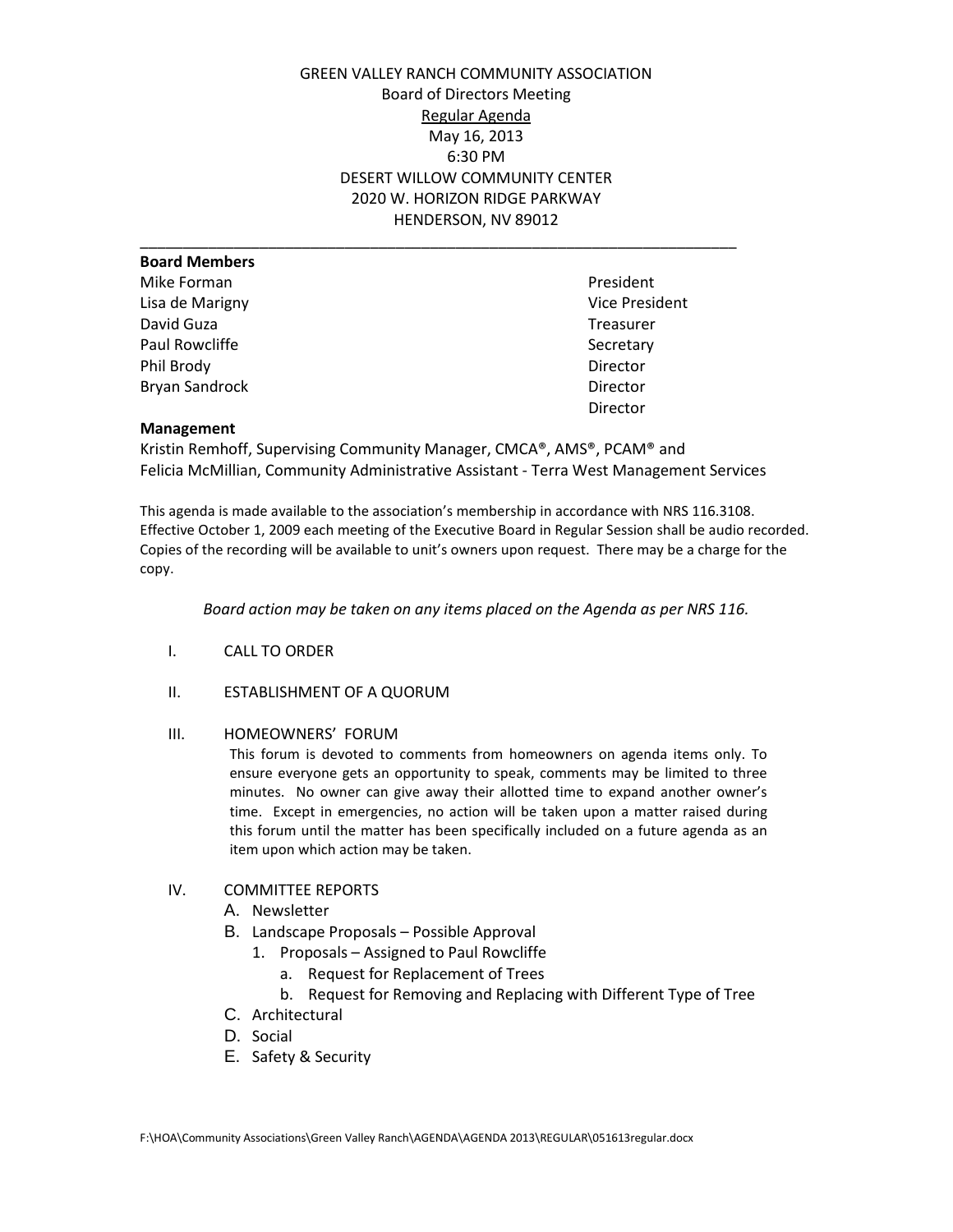Green Valley Ranch Community Association Regular Agenda May 16, 2013 Page 2

- F. Government Relations
- G. Ad hoc Finance Committee Report

# V. CONSENT AGENDA ITEMS

VIII.

Unless an item is pulled for discussion, the Board of Directors will take action on all consent agenda items with one motion, accepting the recommendations as stated on the agenda item. To pull an item for discussion, please notify the Board President before action is taken on the consent agenda items.

|       | A. Approval of Minutes - April 18, 2013<br>B. 2013 Approved Landscape Proposals Report<br>C. Acceptance of Financials - February 2013<br>D. Acceptance of Financials - March 2013 Quarterly<br>E. Next Meeting - June 20, 2013 | pages 1-10<br>page 11<br>pages 12-25<br>pages 26-57 |
|-------|--------------------------------------------------------------------------------------------------------------------------------------------------------------------------------------------------------------------------------|-----------------------------------------------------|
|       | F. Priority List and Annual Calendar                                                                                                                                                                                           | pages 58-59                                         |
| VI.   | <b>FINANCIAL REVIEW</b>                                                                                                                                                                                                        |                                                     |
|       | A. Treasurer's Report by David Guza                                                                                                                                                                                            |                                                     |
| VII.  | HOMEOWNER LETTERS / REQUESTS                                                                                                                                                                                                   |                                                     |
|       | A. Request for Reimbursement of Vet Bill due to Injury -                                                                                                                                                                       |                                                     |
|       | Review / Discuss / Motion for approval                                                                                                                                                                                         | pages 60-65                                         |
| VIII. | UNFINISHED BUSINESS                                                                                                                                                                                                            |                                                     |
|       | A. Funding for Social Committee T-Shirts and Hats -                                                                                                                                                                            |                                                     |
|       | Possible Approval                                                                                                                                                                                                              |                                                     |
|       | B. Ad hoc Finance Committee Charter and Committee Scope                                                                                                                                                                        |                                                     |
|       | of Work - Discussion on revision to the current Committee                                                                                                                                                                      |                                                     |
|       | Charter and Scope of Work                                                                                                                                                                                                      | pages 66-67                                         |
|       | C. Establishment of Protocol to Request Information from                                                                                                                                                                       |                                                     |
|       | Management by Board Members - Discussion to establish                                                                                                                                                                          |                                                     |
|       | protocol                                                                                                                                                                                                                       | page 68                                             |
|       | D. Creation of Board Meeting Agenda Guideline -                                                                                                                                                                                |                                                     |
|       | Discuss / Review / Motion                                                                                                                                                                                                      |                                                     |
|       | E. Monthly Lighting Maintenance - Discuss / Review / Approve                                                                                                                                                                   |                                                     |
|       | RFP to go out to bid                                                                                                                                                                                                           |                                                     |
|       | F. Landscape Project Proposal for rock replenishment in the                                                                                                                                                                    |                                                     |
|       | middle island along Paseo Verde from Desert Shadow West                                                                                                                                                                        |                                                     |
|       | to the first school crossing - Review / Discuss / Motion for                                                                                                                                                                   |                                                     |
|       | possible approval of bid submitted by Jaramillo Landscape                                                                                                                                                                      | pages 69-73                                         |
|       | G. Wrought Iron Project Phase V Bid Proposals - Review / Discuss                                                                                                                                                               |                                                     |
|       | / Motion for possible approval of submitted proposals                                                                                                                                                                          |                                                     |
|       | JP Enterprises, Inc.<br>1.                                                                                                                                                                                                     | pages 74-90                                         |
|       | MK House Consulting, Inc.<br>2.                                                                                                                                                                                                | pages 91-125                                        |
|       | Unforgettable Coatings, Inc.<br>3.                                                                                                                                                                                             | pages 126-132                                       |